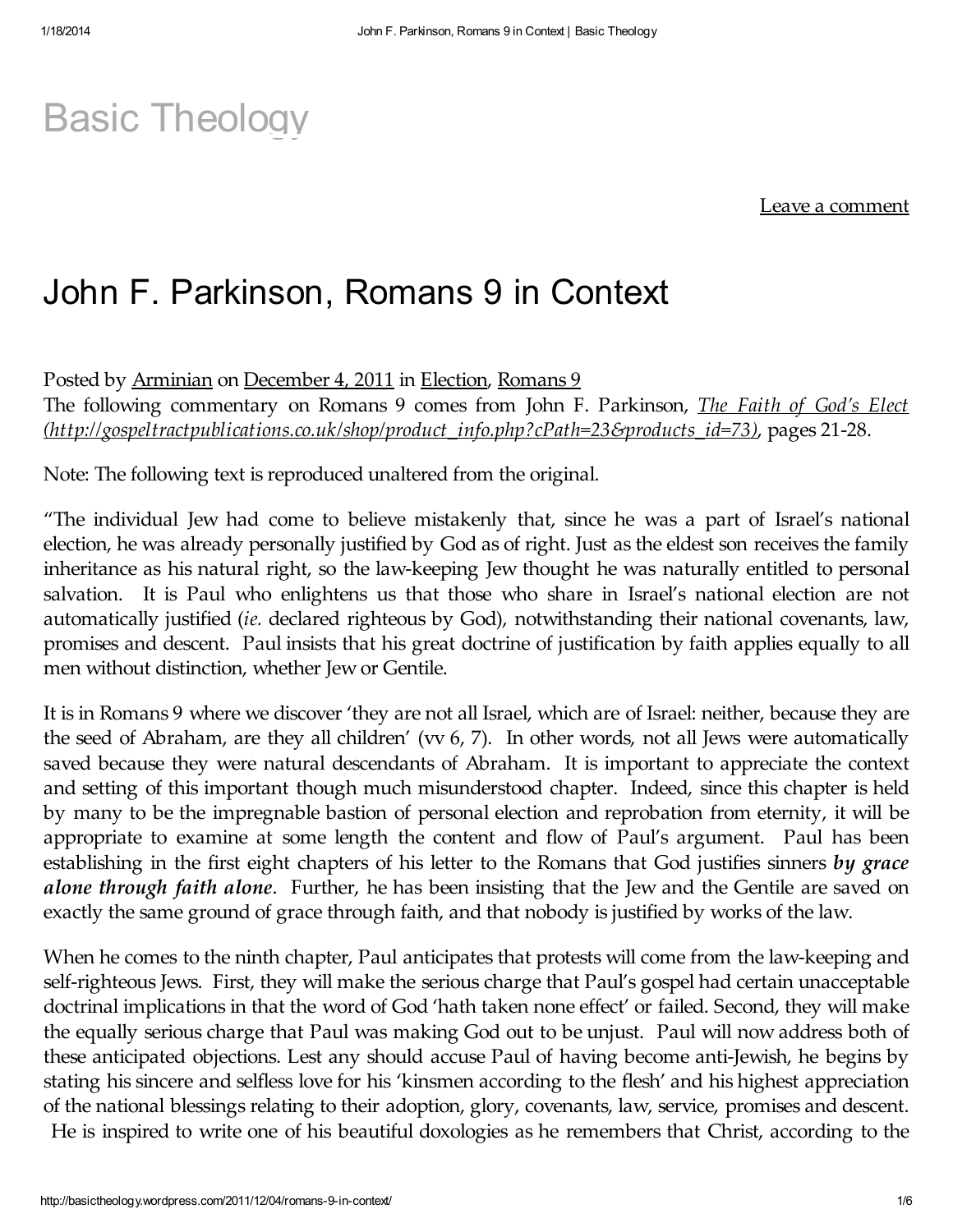flesh, was born into their race. Paul has certainly not become anti-Jewish, but there are important spiritual lessons to be learned from the ways in which God has sovereignly moved in the history of the nation, and it is these lessons which Paul will now unfold.

### First Jewish Objection

*'Paul, you have been teaching that God saves by grace alone through faith alone without distinction* between Jew and Gentile. But what about the law and the promises given to Israel? If what you teach is *correct, then the promises have failed and the word of God has failed.'*

Paul answers this anticipated objection by pointing out that it is not all of the descendants of Abraham who inherit the blessing but only those descended through Isaac, for 'In Isaac shall thy seed be called'. Paul then contrasts the children of the flesh with the children of the promise. What is the significance of this?

God made a historical choice of Isaac, in preference to Ishmael, to be the inheritor of the covenant blessings of Abraham. In this choice God was sovereign, free and unchallengeable. This observation from the nation's history is going to be used by Paul to illustrate an important spiritual truth. This he does by employing a very old literary device, the allegory. An allegory may be defined as a story in which the apparent meaning of the characters and events is used to symbolise a moral or spiritual meaning. Paul has already allegorised this same story in Galatians 4, where he expressly declares 'which things are an allegory' (v.24). The spiritual lesson now being taught is that it is the children of promise who are the children of God, and not the children of the flesh. Ishmael was a child by the flesh (Gen 16:2-4), and so resembles men in their *natural* condition. Isaac was a child by promise (Gen 18:10-11), and so resembles those who have a *spiritual* birth. The implication for Paul's Jewish readers was very clear. The promise is only to those who are spiritually reborn, thus bearing resemblance to Isaac's birth. Notice that the passage does not teach anything about an eternal decree to salvation in the case of Isaac, or to reprobation in the case of Ishmael. Paul is using Ishmael, the child by nature, as a *symbol* of unregenerate men, and Isaac the child of promise as a *symbol* of spiritually regenerate men.

But lest the Jews should say that Isaac and Ishmael had different mothers and that Ishmael was a son to Hagar the slave and had no relevance to them, Paul continues his argument by introducing two brothers who had the same father and mother in Isaac and Rebekah. Esau and Jacob were twin brothers who in Scripture become symbols of two different nations. When Rebekah was with twins, she was told by the Lord 'Two nations are in thy womb, and two manner of people shall be separated from thy bowels; and the one people shall be stronger than the other people; and the elder shall serve the younger.' (Gen 25:23).

Again, there is both historical and spiritual significance in this story. On the historical level God would continue the covenant blessing through Jacob rather than Esau, the sovereign and free choice of God. The prophecy had a literal fulfillment in the ensuing and contrasting histories of Edom (Esau) and Israel (Jacob). It is customary for those commentators, who do not take the Calvinist view, to explain God's choice of Jacob and Esau in terms of their role in history. We entirely respect that position, and agree that God's sovereignty in history is in view. However, in our opinion Paul does not confine it to such.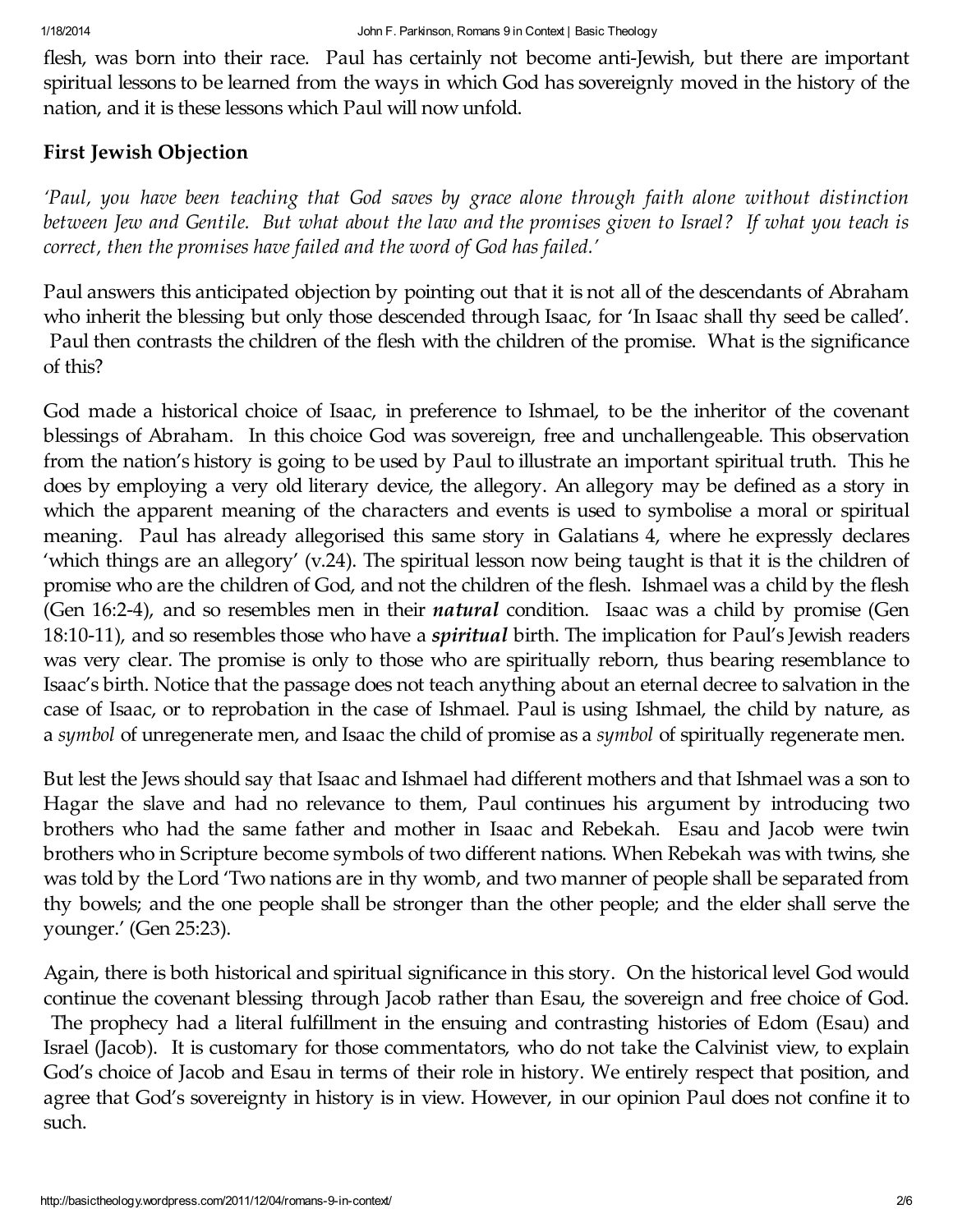#### 1/18/2014 John F. Parkinson, Romans 9 in Context | Basic Theology

We suggest that Paul, again employing an allegorical method, draws spiritual lessons from the case of Jacob and Esau. (By *allegory* we refer to its literary use within the Scriptures. We do not subscribe the method of interpretation known as 'allegorising' which is characterised by the search for a deeper meaning than is apparent in the literal statements of a text, as popularised by Origen, Jerome and Augustine.) The story of Jacob and Esau is used by Paul to illustrate that God chooses to save by grace and not by works, and that the purpose of God according to election or choice, will be on His terms alone and that works will play no part in it. The blessing has its origin in God's gracious call. In the natural course of events Esau should have received the blessing because he was the first-born and elder son. But he was set aside in favour of his younger brother. The spiritual significance of this now becomes clear.

God had rejected and reversed the natural order so that He could bless on His own terms. Esau, being the elder son, should have had the blessings *as of right*. This is like the self-righteous Jew, or indeed anyone who works for their salvation, who feels that he should receive salvation *as of right*. On the other hand, Jacob was the younger son and had no natural right to the blessing. If he were to receive blessing it would be by grace and not by right. This illustrates the basis of salvation for any man. He must be saved by grace and not as of right. Therefore the 'elder serving the younger' is an illustration of *law being set aside in favour of grace*. When God speaks of loving Jacob and hating Esau, it is not His attitude to two historical individuals, but His attitude to two different manner of people typified in these twin brothers, as foretold before they were born or had done any good or evil. Jacob symbolises the believing posterity of Abraham, while Esau symbolises the unbelieving posterity of Abraham.

As in the case of Ishmael and Isaac, there is no mention whatever of any eternal decrees to personal salvation or reprobation. John Goodwin (1593-1665) in his excellent *Exposition of the Ninth Chapter to the Epistle to the Romans* wrote that the 'apostle's scope therein is to assert and maintain his great doctrine of justification by faith and that here he discourseth nothing at all concerning any personal election or reprobation of men from eternity'. Goodwin argues that Paul does not mention Isaac and Jacob as examples of an absolute and unconditional election of individuals to eternal life, but as illustrations of new birth and grace. A discernment of Paul's allegorical method is the key to an understanding of this passage.

To summarise the argument thus far, Paul, for the purposes of illustration, has portrayed Ishmael as a child of the flesh, and Isaac as a child of promise. Esau the elder is a symbol of the man who claims blessing as of right, while Jacob the younger is a symbol of the man who receives blessing by grace. The message to Paul's Jewish reader is clear; if he is to be saved he must experience spiritual birth as illustrated in Isaac the child of promise, and he must receive it as of grace alone, as illustrated *in Jacob the younger.* So the word of God has most definitely not failed. God has blessed on His own terms, which are by grace through faith, without works. The first objection has been answered. It is difficult for us to fully appreciate what a painful experience it must have been for the Jew to be told that in spiritual terms he bore more resemblance to Ishmael and Esau than he did to Isaac and Jacob.

# Second Jewish Objection

'Paul, if there be no advantage for the descendants of Abraham, or for those who apply themselves to works *of the law, then God is unjust.'*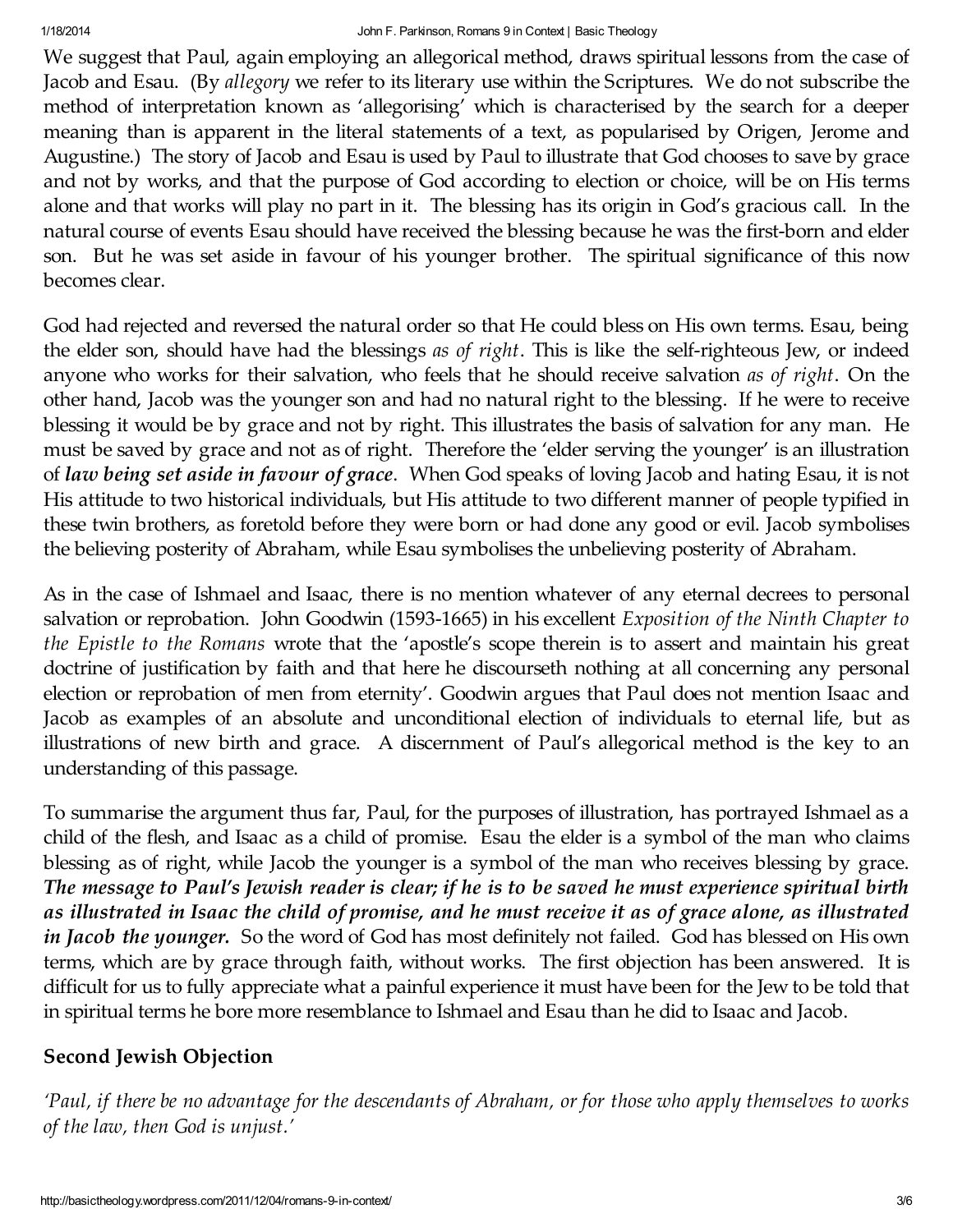### 1/18/2014 John F. Parkinson, Romans 9 in Context | Basic Theology

Paul utterly refutes the idea that there is any unrighteousness with God in the matter of salvation. God saves by grace alone through faith alone and no self-righteous Jew will dictate otherwise to God. As He said to Moses 'I will have mercy on whom I will have mercy'. Mercy is entirely God's prerogative. It is God's sovereign prerogative to save by grace and to save those who believe, whether Jew or Gentile. Just as God was sovereign in the historical choice of Isaac and Jacob to be the inheritors of the covenant promises, so He is sovereign in the choice of how and whom He will save.

```
How does God save? - He saves by grace.
```
# *Whom* does God save? – He saves *those who believe.*

This is the clear teaching of the first eight chapters of the epistle to the Romans. In the ninth chapter Paul's great doctrine of justification by faith is illustrated by the allegorising of certain Old Testament characters and events, for the special benefit of Paul's Jewish readers.

But if God is sovereign in whom He saves, then He is also sovereign in whom He rejects. He saves the believer, He rejects the unbeliever. Pharaoh is named as an example of an unrepentant sinner who persisted in his unbelief. The passage does not teach that God had predestined Pharaoh to damnation by an absolute decree in eternity past. Paul is pointing out that Pharaoh stands for all time as a solemn divine warning against wilful unbelief (v. 17), not unlike the manner in which Peter portrays Sodom and Gomorrah as an example unto 'those that afterwards should live ungodly' (2 Peter 2:6). W.E. Vine in his commentary *The Epistle to the Romans* (p. 136) states clearly 'that Divine retribution is not merely arbitrary, but is consequent upon man's own hardness of heart. The sovereignty of God has not been exercised by way of predestinating men to sin, as if they were helpless machines forced on by a predetermined fate and compelled thereby to reap the consequences of an evil for which they were not primarily responsible. The present condition of the Jews is chargeable, not to God, but to themselves.'

It is the sovereign will of God to have mercy on those who believe and to harden those who persist in their unbelief, and no human being whether Jew or Gentile, will dictate otherwise to God. Indeed, the very idea is as foolish as the clay dictating to the potter. The sinner has forfeited every claim on God. God's prerogative to save by grace and to display the riches of His glory by saving those who believe (vessels of mercy, prepared in this life for future glory) is unchallengeable, just as His display of wrath on unrepentant and obdurate sinners (vessels of wrath who have fitted themselves for destruction) is unchallengeable.

In God's dealings with mankind, God is completely in the right and man is completely in the wrong. The sinner does not negotiate with God in the matter of salvation and has nothing, so to speak, to put on the table. If the sinner is to be saved, it will be altogether and completely on God's own volition and terms. God will not be challenged as to how and as to whom He saves. It is God's good pleasure to save by grace and to save those who believe, whether Jew or Gentile.

Paul now advances the argument by reminding his readers that God had always intended to bring Gentiles into blessing. Paul was anxious to show that he had not invented these ideas and cites Hosea to prove to the Jewish readers that God's mercy to Gentiles was totally consistent with the prophecies of Scripture. But the Jew might well ask if something had not gone seriously wrong with prophecy if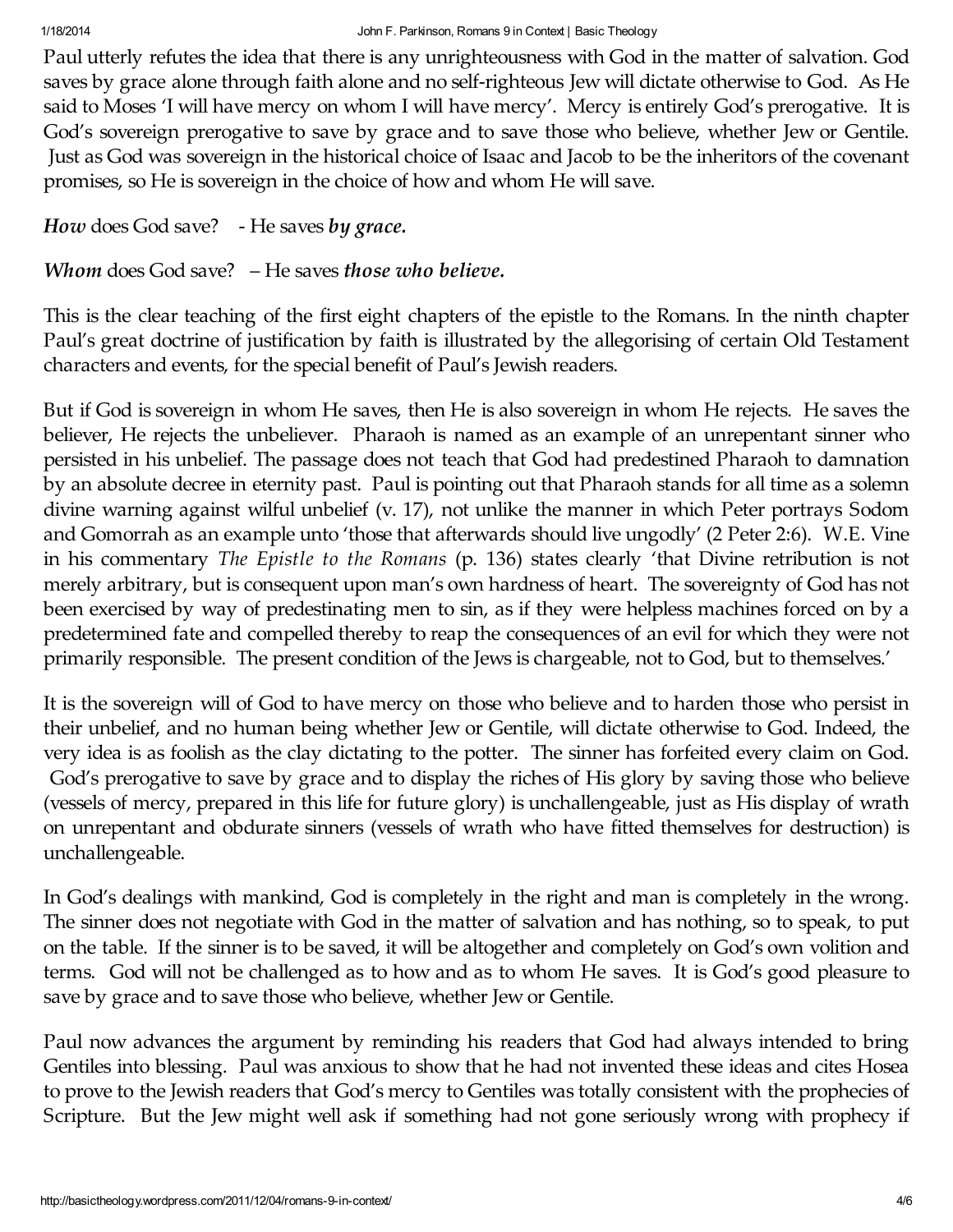multitudes of Gentiles were being saved compared to a relatively small number of Jews. Paul answers this possible Jewish objection by quoting Isaiah to show that the prophet had accurately foretold that only a remnant or small number of Jews would be saved.

Jews with their privileges were missing the blessing while Gentiles with godless backgrounds were being saved in large numbers. What was the explanation of this strange state of affairs? Is the passage teaching that there is some kind of absolute double predestination of individuals from eternity? Nothing could be further from Paul's argument.

The scriptural explanation is that the Gentiles had come into blessing *by faith*, but that the Jews had missed the blessing because they were pursuing righteousness *as if the blessing were based on works*. Faith alone in Christ was the great stumbling block to the Jew. The whole thrust of the argument in Romans 9 is that justification is by faith alone *even in the case of the Jew*. In this matter God is sovereign and unchallengeable.

In Romans 9 Paul has taken events and people in the nations *past* to demonstrate God's sovereignty in history. He has then allegorised these true stories to illustrate and teach the great doctrine of justification by faith. In chapter 10 he elaborates on Israel's *present* failure to enter into gospel blessing because of their ignorance of God's righteousness and their failure to grasp the significance of the finished work of Christ (v. 3, 4). Israel's guilt and responsibility are established beyond doubt in Paul's moving quotation from the prophecy of Isaiah 'But to Israel he saith, All day long I have stretched forth my hands unto a disobedient and gainsaying people.'

However, God has not finished with His ancient people. At this present time, says Paul, there is 'a remnant according to the election of grace' (11:5). Israel had not obtained the blessing it was seeking for, but the elect had obtained it. A number of Jews had been saved, and Paul emphasises that they were saved by grace and not by works. The elect in this context is therefore the believing Jew.

But God has still a *future* for the Jew. God is controlling history, and on a day yet to come, when the full number of the Gentiles has come in, all Israel shall be saved. The promises to Abraham and his descendants still await a glorious fulfilment when there shall come out of Zion the Deliverer who shall turn away ungodliness from Jacob. In covenant faithfulness God will take away their sins. Israel at this present time, says Paul, is the enemy of the gospel for your sakes (*ie.* you Gentiles) but as touching election they are beloved for the fathers' sakes. The word of God has not failed in any respect. In fact, Israel's present unbelief is the occasion of mercy for the Gentiles. In the course of time Israel too will obtain mercy. The fact that God has consigned all men to unbelief that He might have mercy on all inspires Paul to write one of the most beautiful doxologies in the whole Bible: 'O the depth of the riches both of the wisdom and knowledge of God! how unsearchable are his judgments, and his ways past finding out! ….For of him, and through him, and to him, are all things: to whom be glory forever. Amen.' (Rom 11:33-36).

There is yet another use of the term *elect* as pertaining to believers in Israel and this occurs in the synoptic Gospels. It is the Lord who uses the term on four occasions, and each time it is in connection with the believing remnant of Israel during the tribulation period, *ie.* between the rapture of the church and the coming of the Son of Man. The Lord Jesus informed his disciples that the Son of Man would come in the clouds of heaven with power and great glory and would send his angels to 'gather together